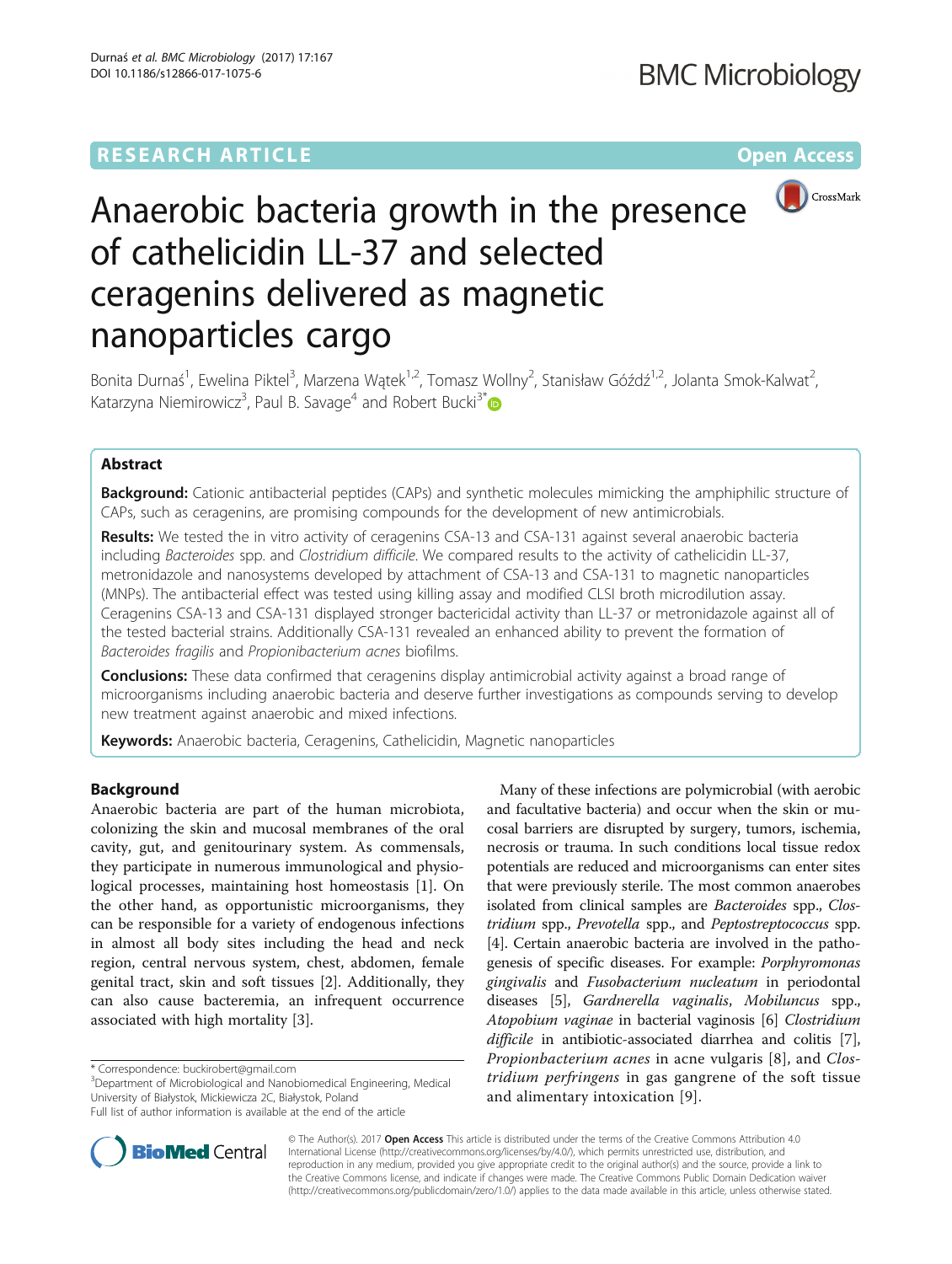In addition to the use of antibiotics, such as metronidazole, clindamycin, cefoxitin, carbapenems or tigecycline, many anaerobic infections require the use of additional procedures for effective treatment. These include abscess drainage, debridement of necrotic tissue, decompression of infected spaces and removal of foreign bodies [\[10\]](#page-9-0). In recent years, many anaerobic bacteria show a tendency to develop antibiotic resistance. This is particularly true for clinical strains of the Bacteroides species. These bacteria exhibit increasing resistance to penicillin, cefoxitin, clindamycin, chloramphenicol, metronidazole and imipenem [[11](#page-9-0)]. Moreover, some infections are difficult to treat due to recurrence (e.g. bacterial vaginosis, Clostridium difficile related diarrhea) or because of its chronic character (e.g., periodontitis). For these reasons novel strategies are required to treat infections involving anaerobic bacteria.

Natural CAPs such as human cathelicidin LL-37 display activity against a wide range of microorganisms. LL-37 is an amphipathic, helical peptide found in leukocytes as well as epithelial cells of the testis, skin, gastrointestinal and respiratory tract. In addition to its antimicrobial properties, LL-37 has several immunomodulatory functions including bacterial lipopolysaccharide (LPS) neutralization, chemotactic activity towards leukocytes, induction of angiogenesis, enhanced wound healing, and tissue regeneration [[12\]](#page-9-0). Ceragenins (CSAs) are a family of lipid compounds that mimic the amphiphilic character of endogenous LL-37. As derivatives of bile acids they are resistant to digestion by proteases and can be easier and less costly to prepare during chemical synthesis. Ceragenins reproduce the broad-spectrum antibacterial activity of LL-37 against both Gram-positive and Gram-negative microorganisms including multi-resistant strains [\[13\]](#page-9-0). Similarly to LL-37, CSAs are active against planktonic microbes as well as established biofilms of both Gram-positive and Gram-negative bacteria [\[14](#page-9-0)]. In addition to robust activity, efficient penetration within infection sites is necessary for effective antimicrobial treatment. At sites of anaerobic infection, when abscesses or necrotic tissues are present, efficient drug concentrations are particularly difficult to obtain. The use of controlled drug delivery systems (DDS), such as magnetic nanoparticles (MNPs), could be a new promising solution to transport drugs to the place of action. The main advantages of MNPs are easy handling with the aid of magnetic field and low toxicity [[15](#page-9-0)]. Moreover, it has been shown that MNPs display activity against certain aerobic microorganisms [[16\]](#page-9-0). In the present study we assess for the first time the in vitro activity of ceragenins (CSA-13 and CSA-131) against several species of anaerobic bacteria and compare their activity to those of cathelicidin LL-37 and the conventional antibiotic metronidazole. We also investigate the activity of the mentioned substances attached to the surface of MNPs.

#### **Methods**

#### Bacterial strains and culture conditions

The following anaerobic bacterial strains were used: the laboratory strains Bacteroides fragilis (ATCC 25285) and Propionibacterium acnes (ATCC 11827) from American Type Culture Collection and 9 clinical strains isolated from patients hospitalized in the Holly Cross Cancer Centre in Kielce (Poland). These clinical isolates include the following organisms: Gram-negative - Bacteroides thetaiotaomicron, Bacteroides stercoris, Prevotella melaninogenica, Prevotella oralis, Prevotella bivia, Prevotella disiens; and Gram-positive - Clostridium perfringens, Clostridium difficile, Peptostreptococcus spp. All clinical strains were isolated from samples routinely cultured on Schaedler agar supplemented with 5% sheep blood (bio-Mérieux) in anaerobic conditions (5%  $CO<sub>2</sub>$ , 10%  $H<sub>2</sub>$ , and 85% N2, Anaerobic Work Station BUG BOX, JOUAN), identified by VITEK 2 Compact (bioMérieux) and stored in MAST CRYOBANK system (Mast Diagnostica) at −70 °C. The stored strains were grown on Schaedler agar supplemented with 5% sheep blood (bioMérieux) in anaerobic conditions. The characteristics of clinical strains is presented in Table 1.

#### Antimicrobial compounds and synthesis of tested nanosystems

Human cathelicidin LL-37 peptide was purchased from Polish Peptide Laboratory (Łódź, Poland). The ceragenins, CSA-13 and CSA-131, were synthesized as described previously [\[17\]](#page-9-0). Magnetic nanoparticles (MNP) were synthesized by Massart's methods with modification based on co-precipitation of iron chloride salts under treatment by 25% ammonium hydroxide [\[18\]](#page-9-0). Immobilization of ceragenins and metronidazole on the surface MNPs was perfomed through the reaction of the antimicrobial

Table 1 Characteristic of clinical isolates

| Strain                                            | Source of strains                               | Patient's<br>sex/age |  |
|---------------------------------------------------|-------------------------------------------------|----------------------|--|
| Bacterides thetaiotaomicron                       | postoperative gynecological<br>wound            | F/66                 |  |
| Bacteroides stercoris                             | peritoneal fluid                                | F/81                 |  |
| Prevotella melaninogenica                         | postoperative wound in<br>oral cavity region    | F/80                 |  |
| Prevotella oralis                                 | postoperative wound in<br>oral cavity region    | F/86                 |  |
| Prevotella bivia                                  | postoperative wound in<br>genitor-urinary tract | F/75                 |  |
| Prevotella disiens                                | postoperative gynecological<br>wound            | F/86                 |  |
| Clostridium perfringens                           | postoperative colon wound                       | M/51                 |  |
| Clostridium difficile producing<br>A and B toxins | antibiotic-associated diarrhea                  | F/46                 |  |
| Peptostreptococcus spp.                           | breast abscessus                                | F/58                 |  |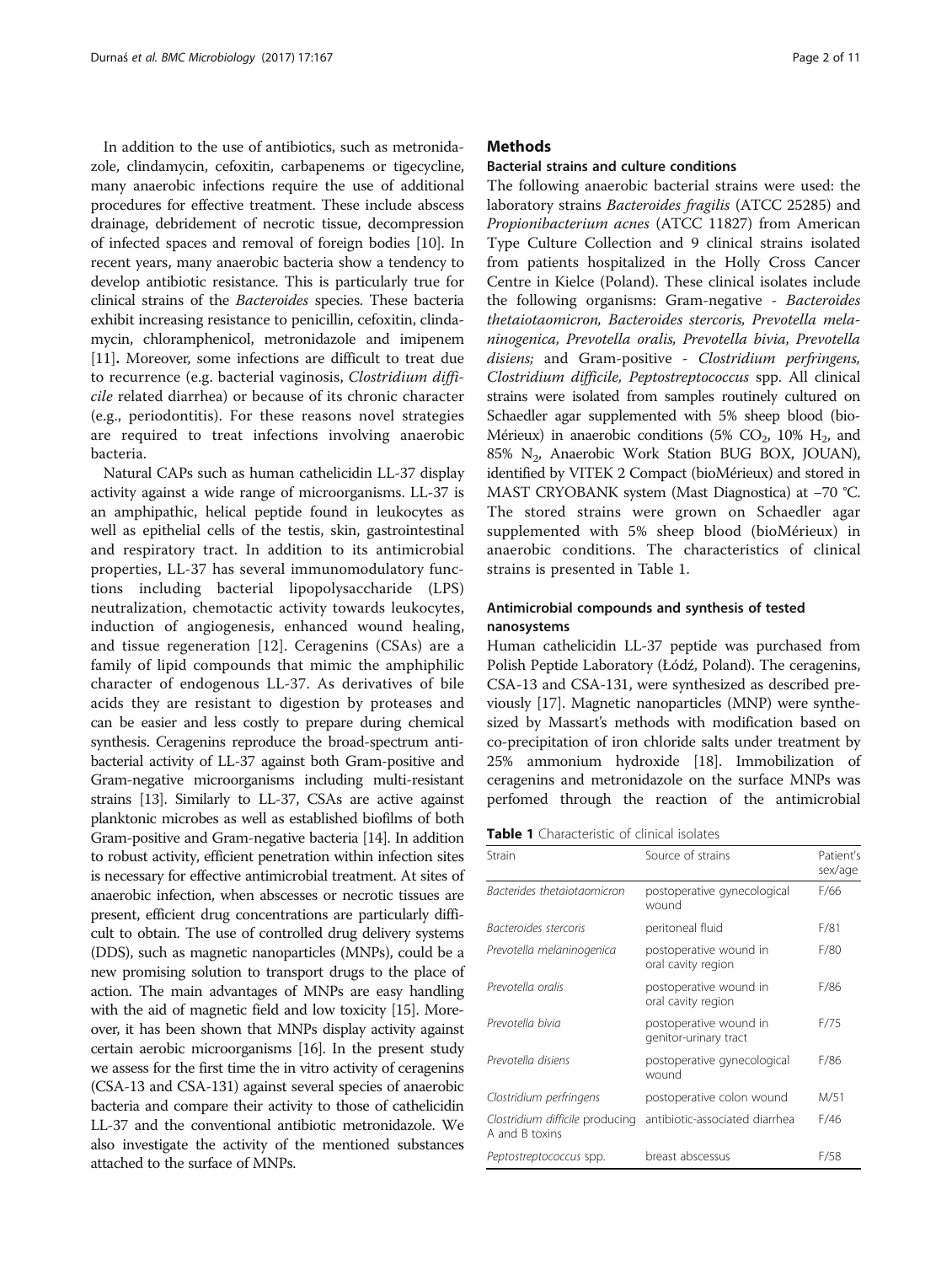compound with the magnetic nanoparticles' aldehyde groups while functionalization by LL-37, were made via reaction of amidation. Briefly, bare MNPs were coated with an aminosilane layer and then glutaric dialdehyde was added. This process resulted in the formation of terminal aldehyde groups able to interact with ceragenins, metronidazole or ampicillin. Magnetic nanoparticles with amine or aldehyde groups were resuspended in dimethyl sulfoxide (DMSO) containing the antibacterial molecules. After functionalization, the precipitate was magnetically collected by an external magnetic field, washed and dried to powder. The physicochemical properties of the covalently attached antibacterial compounds including spectral (FT-IR), thermal (DSC, TGA) and morphological (TEM) analysis were characterized as previously described [\[19](#page-9-0)]. Total amount of molecules attached on MNPs surface were calculated based on results from weight loss in thermogravimetric analysis as well as total amount of amine group on the MNP surface.

#### Antibacterial testing - killing assays

Killing assays were performed against: Bacteroides fragilis ATCC 25285, Propionibacterium acnes ATCC 11827 and a clinical isolate of Clostridium difficile. For the remainder of the clinical strains, MIC/MBC (minimum inhibitory concentration/minimum bactericidal concentration) were determined. In killing assay the efficiency of LL-37, CSA-13, CSA-131, metronidazole (MET), ampicillin (AM) and the tested nanosystems (ranged from 0.1 to 100 μg/ml) were evaluated in triplicate. Briefly, bacterial cells were cultured on Schaedler agar supplemented with 5% sheep blood to mid-log phase at 37 °C in anaerobic conditions, suspended in PBS (phosphate-buffered saline) to a final cell density  $10^6$  CFU (colony forming unit)/ml per well  $(10^8 \text{ CFU/ml}$  for *Clostridium difficile*) and added to antimicrobials. When ready, microtiter plate was covered by gas permeable membrane and placed in an anaerobic chamber and incubated for 1 h at 37 °C. After incubation, the plates were transferred to ice, and suspensions were diluted serially from 1:10 to 1:1000 in PBS. Then, 10 μl aliquots from each well were spotted twice on plates with Schaedler agar supplemented with 5% sheep blood and cultured at 37 °C in anaerobic condition for 48 h (for Propionibacterium acnes 96 h). Following incubation, the numbers of CFUs were determined. Each experimental stage was performed with culture controls in anaerobic as well as in aerobic conditions.

#### Antibacterial testing - MIC/MBC evaluation

To determine the minimum inhibitory concentrations (MICs), broth microdilution assays were performed. In our experiments, we modified the original CLSI (Clinical Laboratory Standards Institute) microdilution method (approved only for Bacteroides fragilis group) where the recommended medium is the Brucella broth supplemented with 1  $\mu$ g/ml vitamin K1, 5  $\mu$ g/ml hemin and 5% laked sheep blood [\[20](#page-9-0)]. Our intention was to use the comparable experimental conditions for all clinical strains and all tested compounds. We performed the initial MIC assessment for all tested compounds in the recommended by CLSI Brucella broth (Graso, Poland) with supplements: vitamin K1, hemin (BBL) and laked sheep blood (BioMaxima, Poland); than in the Brucella broth with vitamin K and hemin but without sheep blood. We selected two representative bacteria strains: for the first medium - laboratory Bacteroides fragilis ATCC 25285 strain, for the second medium – clinical strain Prevotella oralis. Additionally, we checked the ability of tested strains to growth in Brucella broth. Finaly, for the main part of performed experiment we used the Brucella broth without supplements and continue with this method for the Bacteroides and Prevotella strains as well as Clostridium perfingens and Peptostreptococcus spp.

The broth microdilution assay was performed in 96-well polypropylene round bottom microtiter plates. Briefly, serial two-fold dilutions of the tested antimicrobial agents were prepared in Brucella broth ranging from 256 μg/ml to 0.5 μg/ml. The inoculum of each isolate, prepared directly from fresh 18–24 h culture, were added to the wells to a final concentration of  $5 \times 10^5$  CFU/ml per well, then incubated in anaerobic conditions for 48 h at 37 °C. The MICs were determined visually as the lowest concentration of tested agents that inhibited the microbial growth. The MBCs values were assessed by plating each sample on Schaedler agar supplemented with 5% sheep blood and culturing at 37 °C in anaerobic condition for 48 h. Additional growth controls were performed in anaerobic as well as in aerobic conditions for each run.

#### Activity against biofilm

Biofilms were grown in microtiter plates for 48 h at 37 °C in anaerobic conditions using Brucella broth with or without the antibacterial substances, ranging in concentration from from 1 to 100 μg/ml. After incubation, the content of each well were removed and each well was carefully washed with PBS to remove planktonic cells The plates were dried at room temperature and stained for 15 min using 150 μL of 0.1% crystal violet. Then, the excess stain was removed and the biofilms were rinsed with deionized water and the plates left to dry. To solubilize the crystal violet, 100 μl of 98% ethanol was added to each well. Then, 100 μl of ethanol was added and optical density (OD) was determined at a wavelength of 570 nm using an automatic Elisa microplate reader (BioTekInstrument). OD values indicate the amount of bacteria adhering to the surface and forming a biofilm [[21](#page-9-0)].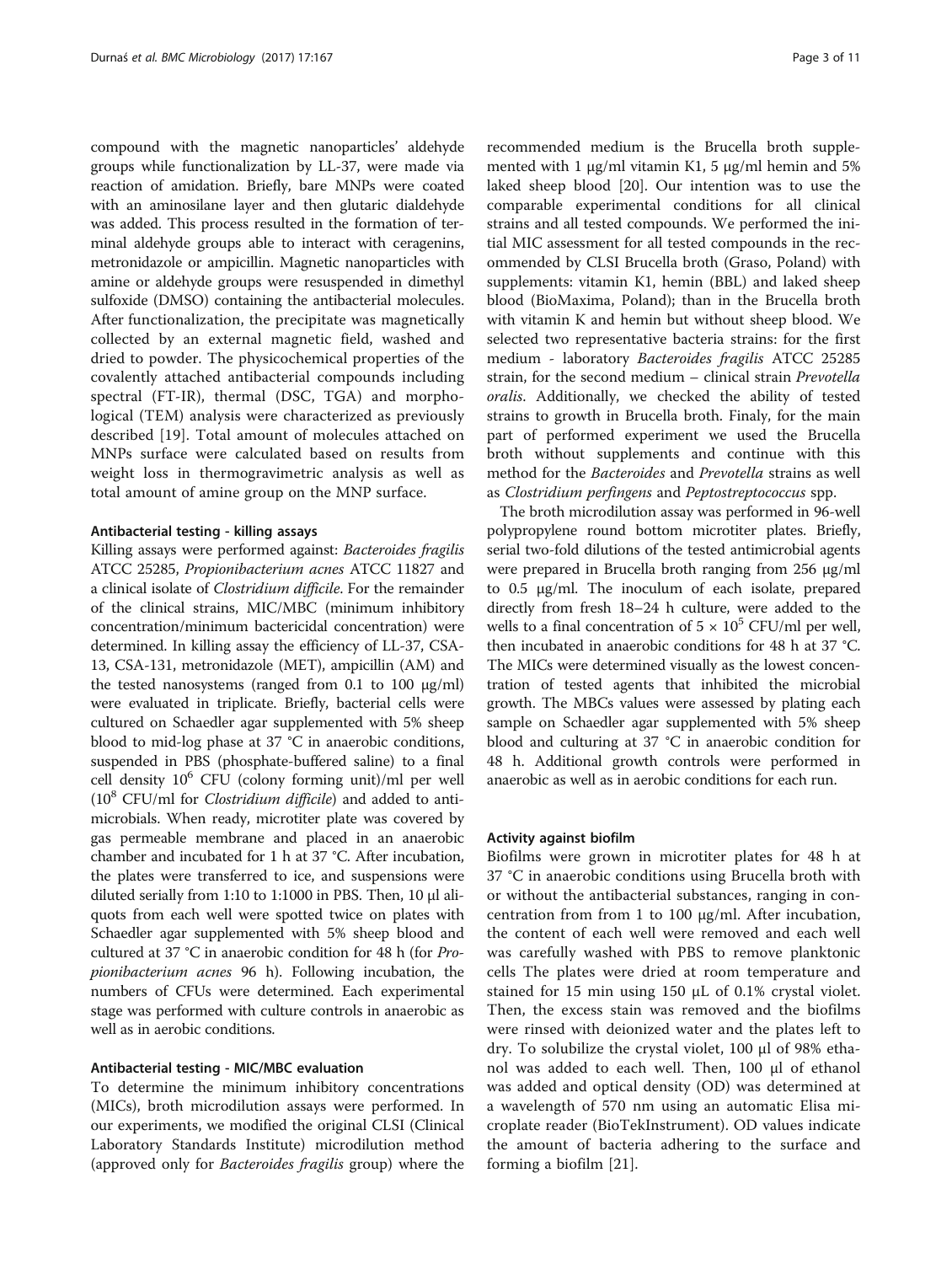#### <span id="page-3-0"></span>Statistical analysis

Killing assay measurements and biofilm assays were performed in triplicate. Experimental data were evaluated using the one-way analysis of variance (ANOVA) and Tukey HSD Post-hoc analyses. Statistical assessment was performed using Statistica 10 (StatSoft Inc., Tulsa, OK, USA).  $P < 0.05$  was considered to be statistically significant.

#### Results

#### Ceragenins CSA-13 and CSA-131 exert antibacterial activity against anaerobic species

A killing assay was used as an initial screening method to assess the antibacterial activity of the tested compounds. Additionally, MIC/MBC values were measured to determine their clinical potential for anaerobic bacteria eradication. As shown in Fig. 1 (panels a, b, c), in the killing assay both tested ceragenins display a greater bactericidal activity than LL-37 and the antibiotics MET and AM. Bacterial growth inhibition occurred at 2 μg/ml of CSA-13 and CSA-131 against C.

 $\overline{4}$ 

3

**a b**

\*  $\ddot{\hspace{1mm}}$ \* difficile (Fig. 1a) and B. fragilis (Fig. 1c), at  $1 \mu g/ml$  of CSA-13 and 8 μg/ml of CSA-131 against P. acnes (Fig. 1b). In contrast, LL-37 (100 μg/ml) inhibits the growth of P. acnes. Interestingly at such high concentration cathelicidin LL-37 was unable to inhibit the growth of C. difficile (Fig. 1a, b). The bactericidal activity of LL-37 was only observed for *B. fragilis* (Fig. 1c), at a dose of 10  $\mu$ g/ml.

In the initial MIC assessment performed in the medium recommended by CLSI - Brucella broth with vitamin K1, hemin and laked sheep, we observed inhibition of LL-37 and tested ceragenin killing properties (the MICs values for these compounds were in a range 128–256 mg/l). Similar MICs values were observed when Brucella broth containing hemin, vitamin K1 but lacking sheep blood was used. MICs values for metronidazole in the recommended and modified media were more comparable. These results in comparison with MIC values performed in Brucella broth without supplements are presented in Table [2](#page-4-0). These initial results indicated that the supplements (probably hemin) inhibited

\*

\* \*



\* \*

5

 $\overline{4}$ 

3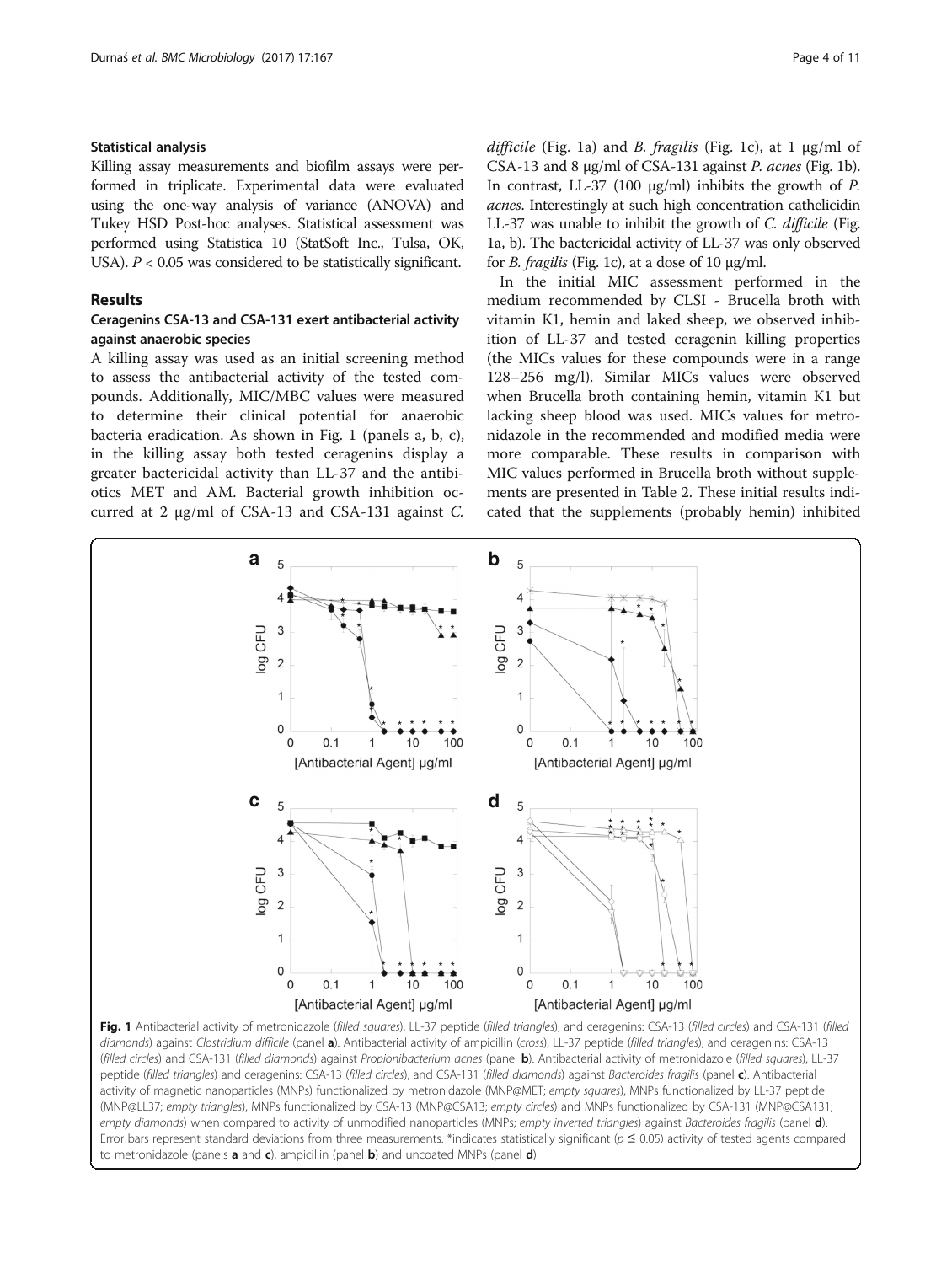<span id="page-4-0"></span>Table 2 Minimal inhibitory concentration (MIC, mg/L) assessed for CSA-13, CSA-131, LL-37, MET and magnetic nanoparticles (MNP) including MNPs functionalized with tested antibacterial agents, assessed in different combination of media against two anaerobic bacteria strains

| Strain                             | Medium used for MIC evaluation                                                                       | MIC [mg/L] |             |         |                 |          |               |                |                        |            |
|------------------------------------|------------------------------------------------------------------------------------------------------|------------|-------------|---------|-----------------|----------|---------------|----------------|------------------------|------------|
|                                    |                                                                                                      | Met        | MNP@<br>Met | $LL-37$ | MNP@<br>$LL-37$ | $CSA-13$ | MNP@<br>CSA13 | <b>CSA 131</b> | MNP@<br><b>CSA 131</b> | <b>MNP</b> |
| Bacteroides fragilis<br>ATCC 25285 | Brucella broth supplemented<br>with 1 µg/ml vitamin K1,<br>5 µg/ml hemin and 5% laked<br>sheep blood |            |             | >256    | >256            | >256     | >256          | 128            | 128                    | >256       |
| Prevotella oralis                  | Brucella broth supplemented<br>with 1 µg/ml vitamin K1 and<br>5 µg/ml hemin                          |            |             | 256     | 256             | 128      | 128           | 128            | 128                    | 256        |

the antimicrobial activity of tested molecules. It is worth mentioning that hemin is not a substance present in the human body, therefore its inhibitory effects on the tested compounds has no clinical implications. So, to avoid the inhibitory effect of supplements on the activity of LL-37 and tested ceragenins, Brucella broth without additives was used. Additionally to keep the same experimental conditions, we applied this medium for all tested antimicrobial compounds, including conventional antibiotic metroniazole.

We next used our modified CLSI broth microdilution assay to evaluate the MIC/MBC values of LL-37, CSA-13, CSA-131 and metronidazole against reference B. fragilis ATCC 25285 and 9 clinical anaerobic strains (Table 3). Because in the first experimental setting we did not obtain the sufficient Clostridium difficile growth in Brucella broth, we excluded this microorganism from MIC/MBC evaluation. The antibacterial activity for this bacterium was assessed using killing assay. Compared to its results, the antibacterial effects were weaker, especially for LL-37. Among the tested compounds, CSA-13 displayed the highest antibacterial activity against all examined bacterial species. The small differences between MIC and MBC values indicate that the effect is bactericidal. Even though

the differences in MIC are from 0.5 to 32 times higher for CSA-13 compared to MET, CSA-13 is definitely more efficient than LL-37. Among all three examined compounds, LL-37 had the highest MICs values for all strains: 128 mg/l for Bacteroides strains, 8–128 mg/l for Prevotella strains, 128 mg/l for Clostridium perfringens and 8 mg/l for Peptostreptococcus spp. Although, the differences between the results obtained from the killing assay and MIC/MBC evaluation are associated with different experimental setting: non-growth conditions versus the growth conditions.

#### CSA-131 decreases Bacteroides fragilis and Propionibacterium acnes biofilm formation

To investigate the effects of ceragenins on biofilm formation we selected two strains: Gram-negative Bacteroides fragilis and Gram-positive Propionibacterium acnes. Ceragenin CSA-131 significantly inhibited biofilm formation by B. fragilis whereas the antibiofilm activities of CSA-13 and LL-37 were comparable to metronidazole (Fig. [2](#page-5-0)). The normalized biofilm mass formed by *B. fragilis* in the presence of CSA-131 at 1 μg/ml was lower when compared to the same dose of metronidazole. Because CSA-131 displayed higher anti-biofilm activity compared

Table 3 Minimal inhibitory concentration (MIC, mg/l) and minimal bactericidal concentration (MBC mg/l) of CSA-13, CSA-131, LL-37, MET and these agents functionalized on magnetic nanoparticles (MNP) and MNP against tested anaerobic strains (Brucella broth with no supplements – vitamin K1, hemin nor sheep blood)

|                             | MIC/MBC [mg/l] |             |         |           |          |            |           |             |            |
|-----------------------------|----------------|-------------|---------|-----------|----------|------------|-----------|-------------|------------|
| Strain                      | Met            | MNP@Met     | $LL-37$ | MNP@LL-37 | $CSA-13$ | MNP@CSA-13 | $CSA-131$ | MNP@CSA-131 | <b>MNP</b> |
| Bacteroides fragilis        | 0.25/0.5       | 0.25/0.5    | 128/256 | 28/256    | 4/8      | 2/4        | 8/16      | 4/4         | >256/>256  |
| Bacterides thetaiotaomicron | 0.25/0.5       | 0.25/0.5    | 128/128 | 28/128    | 8/8      | 2/2        | 8/8       | 16/16       | >256/>256  |
| Bacteroides stercoris       | 0.25/0.5       | 0.25/0.5    | 128/128 | 28/256    | 2/2      | 2/2        | 8/16      | 16/32       | >256/>256  |
| Prevotella melaninogenica   | 0.25/0.5       | 0.25/0.5    | 128/128 | 128/128   | 8/8      | 2/2        | 8/8       | 16/16       | 256/256    |
| Prevotella oralis           | 1/1            | 1/1         | 8/8     | 16/32     | 0.5/0.5  | 1/1        | 4/4       | 16/16       | 256/256    |
| Prevotella bivia            | 1/1            | 0.5/0.5     | 64/64   | 32/32     | 1/1      | 2/2        | 2/4       | 2/4         | >256/>256  |
| Prevotella disiens          | 0.125/0.125    | 0.125/0.125 | 16/16   | 16/16     | 1/1      | 1/1        | 2/2       | 4/4         | >256/>256  |
| Clostridium perfringens     | 1/1            | 2/2         | 128/256 | 64/128    | 1/1      | 1/1        | 4/4       | 16/16       | >256/>256  |
| Peptostreptococcus spp.     | 0.5/0.5        | 0.5/0.5     | 8/8     | 16/16     | 0.5/0.5  | 0.5/0.5    | 4/4       | 8/8         | >256/>256  |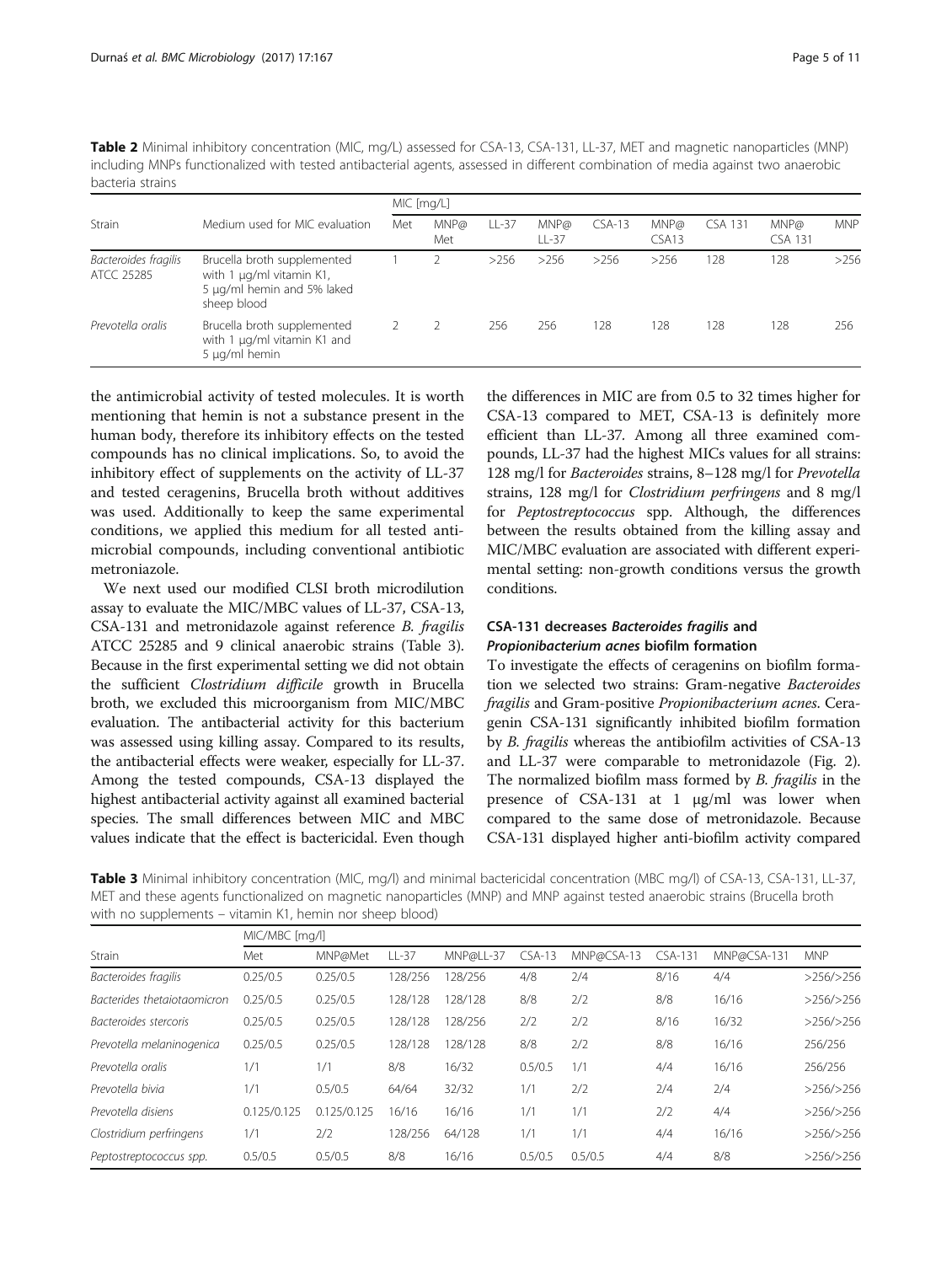<span id="page-5-0"></span>

to CSA-13, we assessed CSA-131 effect on Propionibacterium acnes biofilm formation (Fig. 3). In this case the inhibitory effect of CSA-131 was better than that of LL-37 and comparable with the conventional antibiotic ampicillin, especially at low concentration.



#### Immobilization of antibacterial agents LL-37, ceragenins and metronidazole onto the surface of magnetic nanoparticles changes bactericidal effect

tested agents compared to ampicillin

Parallel experiments (killing assay, MIC/MBC evaluation, biofilm activity) were performed with CSA-13, CSA-131, LL-37 and metronidazole attached to MNPs (MNP@CSA-13, MNP@-131, MNP@LL-37, MNP@MET). Results of the killing assays with antibacterials functionalized on MNPs are shown in Fig. [1d](#page-3-0). Surprisingly, MNPs without antimicrobials exerted the greatest antimicrobial effects against B. fragilis. However, this activity is very similar for MNP@CSA-131. In contrast, the MNP@MET, MNP@CSA-13 and MNP@LL-37 compounds had substantially lower activity. Comparing the tested compounds attached to MNPs to free compounds (Fig. [1a](#page-3-0) to [c\)](#page-3-0) it is evident that ceragenins and LL-37 without nanoparticles were slightly more active than with nanoparticles. The opposite effect was observed for metronidazole.

Taking together results of the killing assay and MIC/ MBC for B. fragilis, antibacterials functionalized on MNPs were less effective than antibacterials alone. The MIC values for MNPs against the reference B. fragilis strain were above 256 μg/ml. For nanoparticles with metronidazole, LL-37, CSA-13 and CSA-131 the MIC/MBC values were the same or slightly lower than in situations when antimicrobials were used alone. These unexpected results support the probable oxidative mechanisms of action of magnetic nanopatrticles via the interference with the transport during oxidation of nicotinamide adenine dinucleotide in bacteria [\[16\]](#page-9-0). Additional mechanism that might explain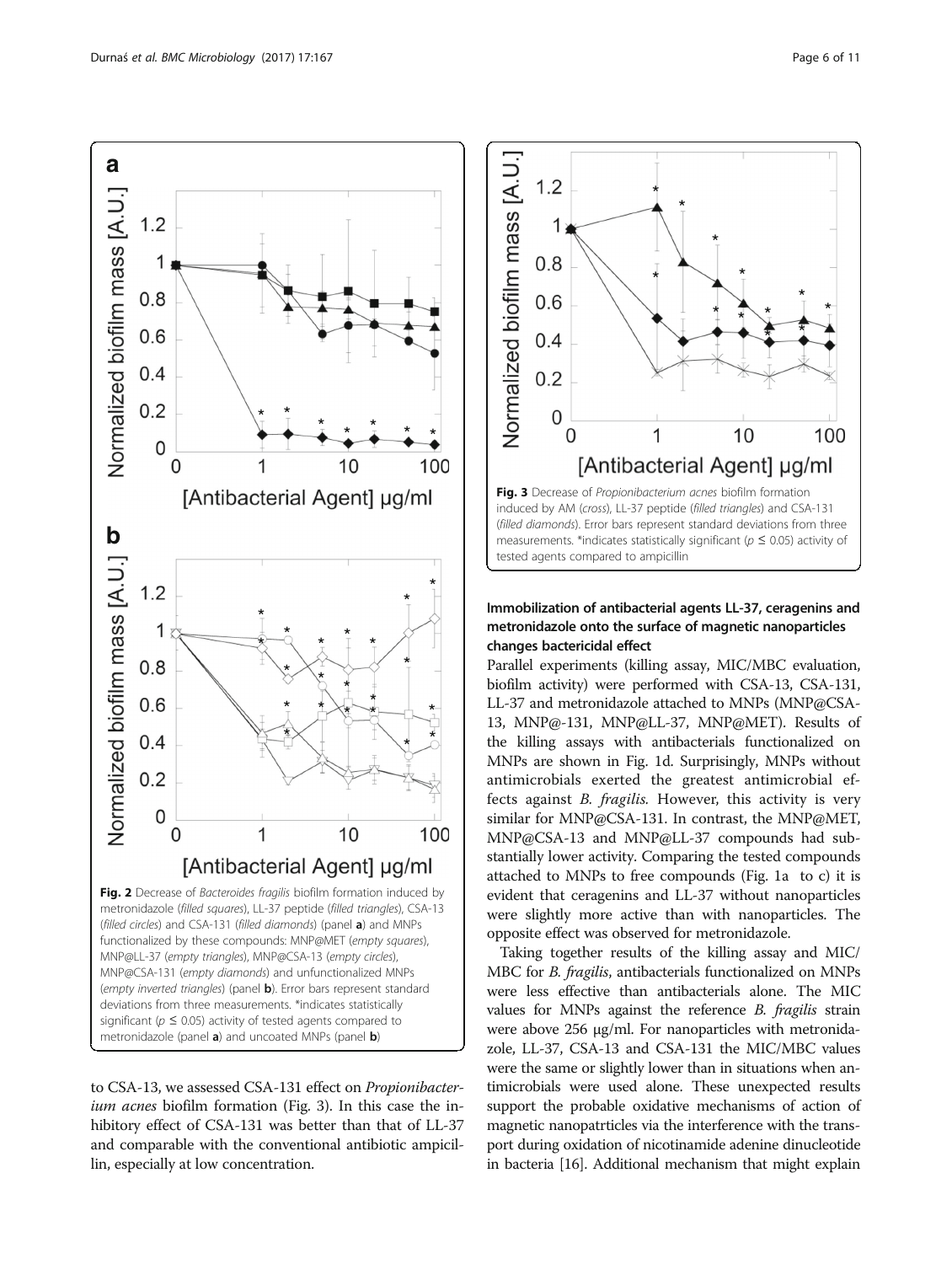strong effect of bear MNPs potentially involves direct interaction of bacteria cells with the MNP surface that is stronger when MNPs are not modified.

Most antimicrobials attached to MNPs, even MNPs alone, exhibited enhanced antibiofilm activity (Fig. [2b\)](#page-5-0). The only exception was CSA-131, which at doses above 20 μg/ ml was shown to stimulate biofilm formation. Surprisingly, when CSA-131 was used alone, it exerted the strongest anti-biofilm activity among all tested compounds.

#### **Discussion**

Slow growth rates, the ability to form biofilms, and increasing antibiotic resistance are three major challenges in the treatment of anaerobic bacterial infections. Furthermore, their fastidious nature, high nutritive requirements and susceptibility to oxygen make anaerobes difficult to isolate from clinical materials. Because of this, antibiotic treatment often relies heavily on empirical decision making [[22](#page-9-0)]. Antibacterial peptides and ceragenins are promising compounds for the development of new antimicrobials. The effectiveness of CSAs against different aerobic bacteria, including multidrug-resistant strains, has previously been demonstrated [\[23, 24](#page-9-0)]. This study represents one of the first showing the activity of ceragenins against anaerobic microorganisms. The evaluation of antibacterial activity against anaerobs is complicated due to the technical difficulties of isolation, culture and susceptibility assessment. In a study by Oh et al., the activity of the hybrid peptide cecropin-melittin analogues (CAMEL) towards various clinical anaerobic species including B. fragilis, F. nucleaatum, Prevotella spp., Propionibacterium spp. and Peptostreptococcus spp., was found to be equal or superior compare to those of metronidazole, cefoxitin, ciprofloxacin and chloramphenicol, although inferior to imipenem, clindamycin and piperacillin [\[25\]](#page-9-0). The antibacterial activity of peptides initially isolated from the skin of frog in general had good potency against Gram-positive anaerobic bacteria but poor against Gram-negative (with the exception of Prevotella melaninogenica) [\[26](#page-9-0)]. The SMAP-29 peptide, a member of the cathelicidin family, displayed activity against Bacteroides fragilis, Clostridium perfringens and Clostridium difficile. The mechanism of action leading to bacterial death is similar to aerobic bacteria, despite differences in the membrane lipid composition between these two groups of microorganisms [[27](#page-9-0)]. However, more recent data have described the resistance of anaerobics such as Porphyromonas gingivalis to antimicrobial peptides resulting from strong proteolytic activity and a low affinity for positively charged peptides unique to its LPS composition [[28](#page-9-0)].

In the current study we evaluated the in vitro activity of human cathelicidin LL-37 and the ceragenins CSA-13 and CSA-131 against several anaerobic bacteria associated with human infection. We assessed the activity of

the tested compounds in two different experimental setting: non-growth conditions (PBS and 1 h incubation) using a killing assay and growth conditions (high nutrient medium and 48 h of incubation) using MIC/MBC evaluation. The results of these two experiments show that LL-37 has bactericidal activity against anaerobic bacteria, but because MIC/MBC values are high, this activity would be insufficient against growing cells. Ouhara et al. observed similar results when assessing the activity of LL-37 and other antibacterial peptides towards periodonto-pathogenic and cariogenic bacteria [[29\]](#page-9-0). It is possible, that the differences observed between growth and non-growth conditions are greater for anaerobics compared to aerobic bacteria due to the slower anaerobics growth rates. In our study, activity of the tested compounds was variable against the different species and strains. Since the main mechanism of action for CAPs and CSAs involves charge driven destabilization of cell membrane lipid organization [[30](#page-9-0)], it has been postulated that bacterial charge, which can be different even within a species, may influence susceptibility to cationic antibacterial peptides [\[29](#page-9-0)]. In our study, compared to metronidazole, MIC/MBC values for CSA-13 were slightly higher against Gram-negative (Bacteroides and Prevotella species) and the same against Gram-positive bacteria (Clostrdium perfringens and Peptostreptococcus spp). MIC/MBC values for CSA-131 was higher, and for LL-37, significantly higher than those of MET (for both Gram-positive and Gram-negative bacteria). Because we modified the original CLSI method, our results cannot be compared with MIC determined using standard protocol. However they can be used for comparing antibacterial activities of tested compounds in our experimental setting. Metronidazole is the drug of choice for the management and prophylaxis of anaerobic infections. It is highly active against Gram-negative anaerobic rods (e.g. Bacteroides species, fusobacteria) as well as Gram-positive such as clostridia. In combination with other agents MET is an important treatment agent for the eradication of Helicobacter pylori, and is recommended in the management of diarrhea caused by Clostridium difficile and bacterial vaginosis. Although MET has been used for more than 45 years, the frequency of resistance among Gram-negative rods is still quite low. However, decreased susceptibility in the Bacteroides species, as well as metronidazole-resistant Helicobacter pylori strains have been reported. Metronidazole does not act against aerotolerant anaerobes e.g. Propionibacterium spp. and Actinomyces spp. and is ineffective against aerobic bacteria [[31](#page-9-0)]. Moreover, unsuccessful therapies using this antibiotic are observed with increasing frequency [\[32](#page-9-0)] in C. difficile infections, where the pathophysiology is associated with two enterotoxins, A and B, that cause inflammatory changes in the mucosa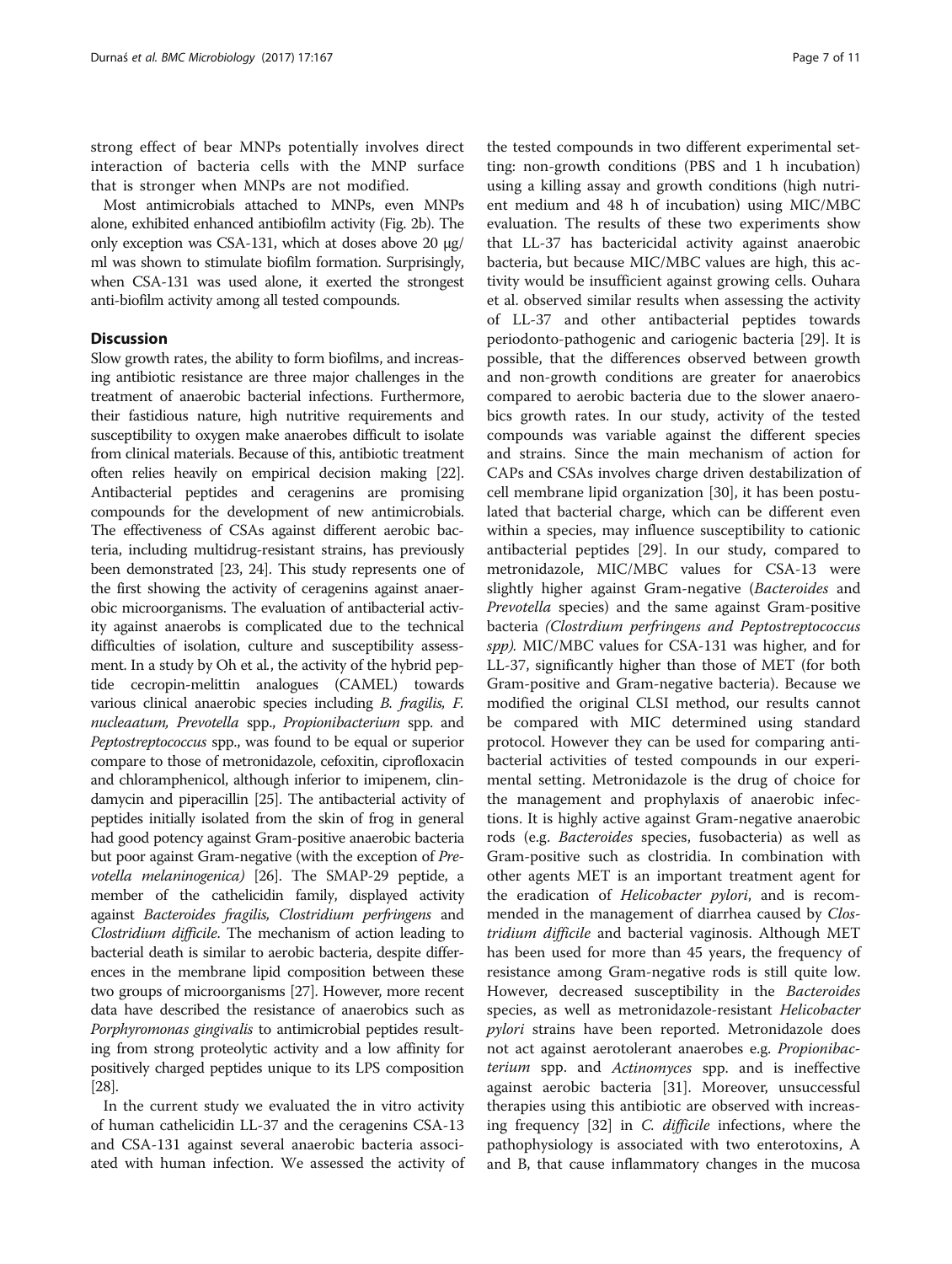[[33\]](#page-10-0). Our results of the killing assay show an enhanced (better than LL-37 and metronidazole) activity of both ceragenins against clinical, toxinogenic C. difficile strain. Strains tested in another study displayed various responses to cathelicidin LL-37. Epidemic-associated 027 ribotype isolates tended to be more resistant than others [[34\]](#page-10-0). Hing et al. have shown, both in vitro and in vivo, comparable results demonstrating the mild activity of LL-37 and also no significant antibacterial effects of mouse cathelicidin (mCRAMP) against C. difficile [\[35](#page-10-0)]. Interestingly, Oh et al. showed that exogenous intracolonic administration of cathelicidin significantly reduced toxin A-associated intestinal inflammation and colonic tissue damage by inhibiting tissue myeloperoxidase activity, macrophage infiltration, apoptosis and tumor necrosis factor α (TNFα) levels. The authors postulated that the potential value of these compounds is due to their anti-inflammatory effects against the actions of toxins in the intestinal mucosa and that the exogenous administration of cathelicidin could be a new antiinflammatory treatment for Clostridium difficile infections. In Clostridium difficile infections the stability of the antimicrobial in feces is crucial. Using an experimental fecal model it was observed that the D-isomer of temporin B were inactivated more slowly in the fecal milieu than the L-isomer. Moreover, D-isomers were more active than L forms [[25\]](#page-9-0). It is also known that cathelicidin LL-37 and other antibacterial peptides are not stable in body fluids and their non-peptide mimics seem to be better candidates as future antibacterial drugs [[36\]](#page-10-0). It might be also assumed that ceragenins stability in feces will be satisfactory. While antibiotic resistance is currently not a major concern for most anaerobic bacteria, decreasing efficacy of several classes of antimicrobials have been observed, particularly in clinical situations where antibiotics are used for extended periods of time, such as acne vulgaris.

Propionibacterium acnes is resistant to commonly used antibiotics including erythromycin, clindamycin and tetracyclin, which makes the treatment of acne challenging. Antibiotic resistance is due in part to insufficient antibiotic penetration into the sebaceous hydrophobic environment of the skin where P. acnes lives and also low, ineffective antimicrobial doses [[37](#page-10-0)]. Our experiments have shown clinically relevant antibacterial activity of LL-37 peptide and CSAs against P. acnes. Several other CAPs have been found to exert anti-P. acnes properties including the cecropin-melittin analogues, temporins [\[25, 26](#page-9-0)]. Snake cathelicidin-BF displayed not only significant antimicrobial activity against P.acnes but also inhibitory effects on cytokine secretion induced by this bacterium and no detrimental influence on skin cells [\[38\]](#page-10-0). Beneficial features of CAPs and their derivatives were used in engineering the peptide-aminoglycoside polycationic hybrid – Pentobra, which has multiple mechanisms of antibacterial action and the potential for effective treatment in cutaneous environments. This molecule is a combination of tobramycin that has ribosomal activity and a short 12 amino acid peptide with activity against bacterial membranes. This composition has strong bactericidal activity (much better than free tobramycin which in fact does not act against anaerobic bacteria), potential anti-inflammatory effects (the suppression of P. acnes-induced chemokines) and in vitro activity in comedone extracts isolated from human donors. Such an approach - a combination of two substances with distinct mechanisms of action - demonstrates the new therapeutic strategy enhancing the effectiveness of antimicrobial action and minimizing chances of bacterial resistance, which is important in long topical application [[37](#page-10-0)]. The results of our study have displayed excellent activities of ceragenins against P. acnes. CSA-13 and CSA-131 were more effective (including at lower concentrations) than the LL-37 peptide. Apart from their enhanced bactericidal activity, the ceragenins showed also a good penetration into the lipid membrane. Moreover, ceragenins as amphiphilic substances, with their mode of action and low risk to develop resistance, appear to be promising candidates for effective, long topical application and treatment in diseases such as acne and biomaterials – related infections with delayed presentation after spinal instrumentation, shunting for hydrocephalus, arthroplasty that can be also caused by P. acnes. A key factor in these infections is biofilm formation. It has been shown in vitro, that conventional antibiotics such as penicillin or linezolid plus rifampicin are effective against P. acnes biofilms [[39](#page-10-0)]. Our investigation using ampicillin confirms effective activity of antibiotics from the penicillin group against P. acnes biofilm even the methods of our experiment differ from those use previously [\[39](#page-10-0)]. The effect of ceragenin CSA-131 is comparable to ampicillin, but the influence of cathelicidin LL-37 is slightly weaker. Because, other anaerobes, especially belonging to the genera Bacteroides, Clostridium, Fusobacterium, Finegoldia (formerly Peptostreptococcus), Prevotella, and Veillonella have the ability to develop biofilms [\[40](#page-10-0)], the antibiofilm activity is another advantage of ceragenins as potential antimicrobial drugs. According to our results, ceragenin CSA-131 significantly inhibited biofilms formed by *B. fragilis*. The CSA-13 and LL-37 antibiofilm activity were comparable to metronidazole. In general, we have observed heightened antimicrobial activity for ceragenins compared to LL-37 against all tested anaerobic bacteria (planktonic forms as well as biofilm forms). The advantage of ceragenins over cathelicidin is in agreement with previous observations involving aerobic bacteria [[41](#page-10-0)] and fungi [\[42\]](#page-10-0). Previous studies suggest that the antiinflammatory effects of CSAs in conjunction with their wide antimicrobial activities indicate their potential use as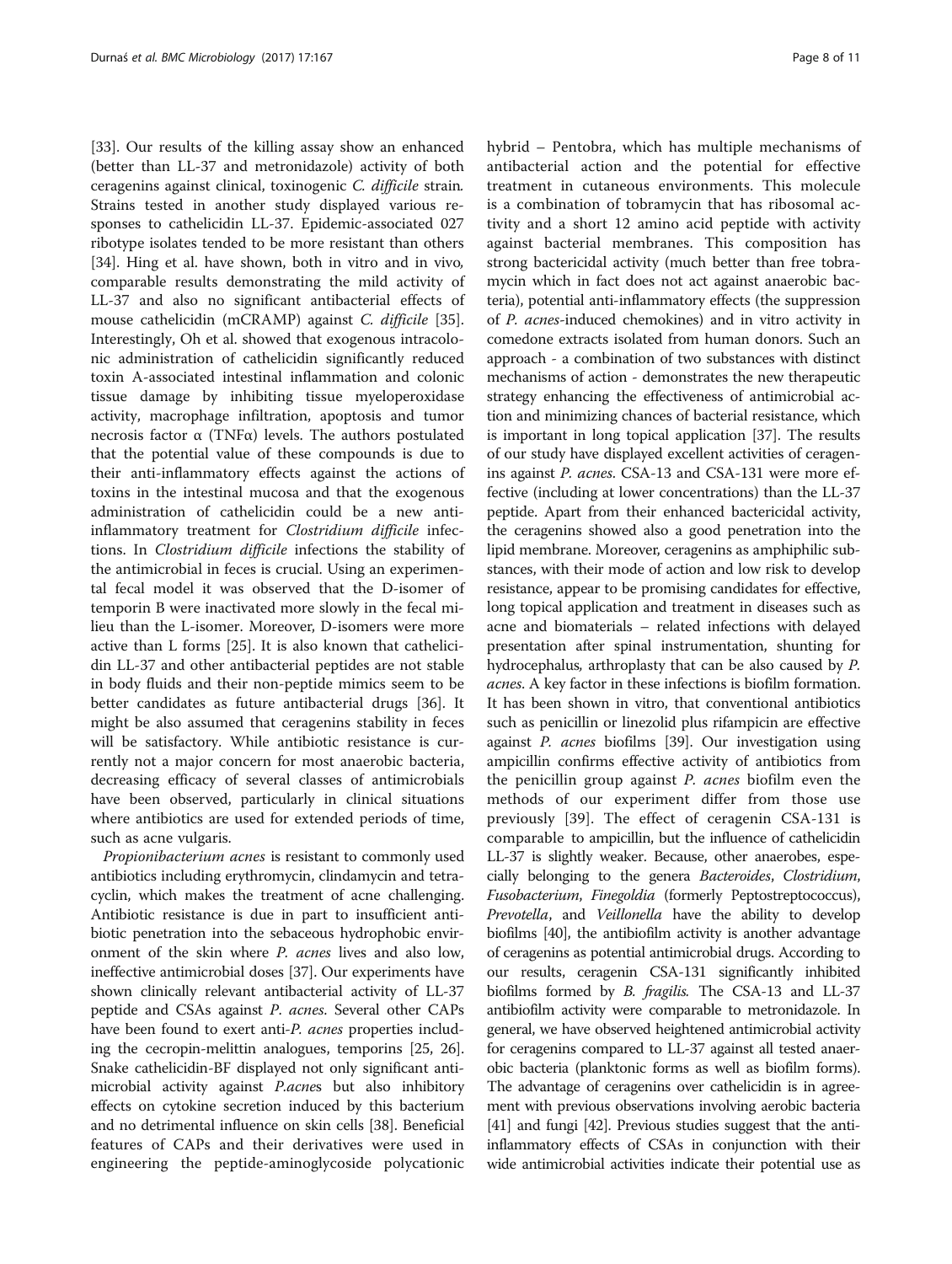novel therapeutic agents for the topical treatment of diseases where both bacterial as well as persistent inflammatory components are involved eg. acne vulgaris, periodontal diseases. Despite the benefits of ceragenins, their potential for systemic use is limited by their unsatisfactory safety profile, particularly the possibility for red blood cells (RBCs) hemolysis, which occurs in higher concentrations [\[43](#page-10-0)]. These potential harmful effects can be reduced by the use of nanoparticles. Nanoparticles can serve as drug delivery systems [[15](#page-9-0)] and can enhance antibacterial activity. Previous studies with Pseudomonas aeruginosa have shown that immobilization of ceragenin on the nanoparticle surface significantly reduced membrane toxicity of CSA-13 to red blood cells. Moreover, MNP@CSA-13 was efficient in killing bacteria and preventing biofilm formation. Uncoated MNPs also displayed antibacterial activity against this bacterium [\[19](#page-9-0)]. As far as we know prior to this paper, no data showing the influence of MNPs on anaerobic bacteria have been published. In the current study, we assessed the activity of ceragenins immobilized on MNPs against selected anaerobic bacteria. MIC/MBC values for all of the tested strains using nanoparticles coated with metronidazole, LL-37, CSA-13 and CSA-131 were comparable to those when antimicrobials were used alone. Such data suggest that the tested antimicrobials, covalently attached to nanoparticles retain bactericidal activity against anaerobic bacteria. This is in the accordance with data from aerobic bacteria and fungi [\[44\]](#page-10-0). But, in our study with anaerobic bacteria MIC/MBC values for MNPs alone were very high. Surprisingly, in the killing assay nanoparticles without antimicrobials exerted very high antibacterial activity, even better than MNPs attached to antimicrobials. As previously mentioned, different experimental conditions in the evaluation of MIC/MBC values and killing assay assessment, particularly the different incubation times (1 h versus 48-72 h) might greatly influence the results and may indicate that MNPs do not act in real anaerobic conditions which are not achieved during 1 h incubation. Another unexpected finding is that ceragenins and LL-37 without nanoparticles acted slightly better then in combinations with nanoparticles. The opposite effect was observed for metronidazole as well. It is probable that, the usage of one amine group from ceragenin to decorate the nanoparticle surface slightly diminishes the antibacterial activity of tested agents. Evaluation of the antibiofilm activity showed that most antimicrobials attached to MNPs, even MNPs alone exhibited antibiofilm activity. CSA-131, when used alone, exerted the strongest antibiofilm activity among all tested compounds. Our study demonstrates that interpreting the results from evaluation of ceragenins activity against anaerobic bacteria is challenging. Anaerobic bacteria are difficult to culture and many factors involved in culture can influence the results: medium, time, the method of assessment the antibacterial activity, the way of reading results etc.

Although, the MIC/MBC micodilution test remains the standard method for the in vitro evaluation of antimicrobial activity, CLSI does not recommend it for all anaerobic bacteria. As we have investigated this method needs some modification when activity of CAPs and their mimics are assessed so comparing results from different study are difficult because of various conditions used in experiments. In fact, in our opinion not the real MIC/MBC values but only trends can be comparable even when reference strains from ATCC collection are investigated.

#### Conclusions

Our preliminary data indicate that the antibacterial spectrum of ceragenins should be expanded to include selected anaerobic bacteria causing human infections with high frequency such as: Bacteroides, Prevotella, Clostidum, Propionibacterium species. Broad antimicrobial spectrum and antibiofilm activity are promising advantages of these compounds as potential therapeutics especially in treatment of mixed, polymicrobial infections, when the utility of one antimicrobial with wide spectrum is necessary. The potential application of ceragenins as new antibacterials needs further investigations. It would be worth to assess the ceragenin activity against additional bacteria responsible for periodontal disease, bacterial vaginosis and other very frequent anaerobic or mixed infections, as well as their stability in side of infections, pharmacokinetic and pharmacodynamic properties. The poor activity of nanoparticles against anaerobic bacteria do not exclude its potential usage in treatment of infections where anaerobic bacteria are involved. The advantage would be the utility of nanoparticles as drug delivery systems, which is very important when the effective concentration of antimicrobials in sites of infection is not easy to achieve. The utility of nanoparticles could be also an interesting solution for systemic applications. Obviously, the influence of magnetic nanoparticles to human cells as well as to natural microbiota has to be thoroughly examined.

#### Abbreviations

AM: Ampicillin; CAMEL: Hybrid peptide cecropin-melittin analogues; CAPs: Cationic antimicrobial peptides; CFU: Colony forming unit; CLSI: Clinical Laboratory Standards Institute; CSA-13: Ceragenin CSA-13; CSA-131: Ceragenin CSA-131; DDS: Drug delivery system; LL-37: Cathelicidin delivered 37 amino acid peptide; LPS: Lipopolysaccharide; MBC: Minimum bactericidal concentration; mCRAMP: Mouse cathelicidin; MET: Metronidazole; MIC: Minimum inhibitory concentration; MNP: Magnetic nanoparticles; MNP@CSA-13: CSA-13 attached to magnetic nanoparticles; MNP@CSA-131: CSA-131 attached to magnetic nanoparticles; MNP@LL37: LL-37 attached to magnetic nanoparticles; MNP@MET: Metronidazole attached to magnetic nanoparticles; OD: Optical density; PBS: Phosphate-buffered saline; SMAP-29: Sheep myeloid antimicrobial peptide 29; TNFα: Tumor necrosis factor α

#### Acknowledgements

Not applicable.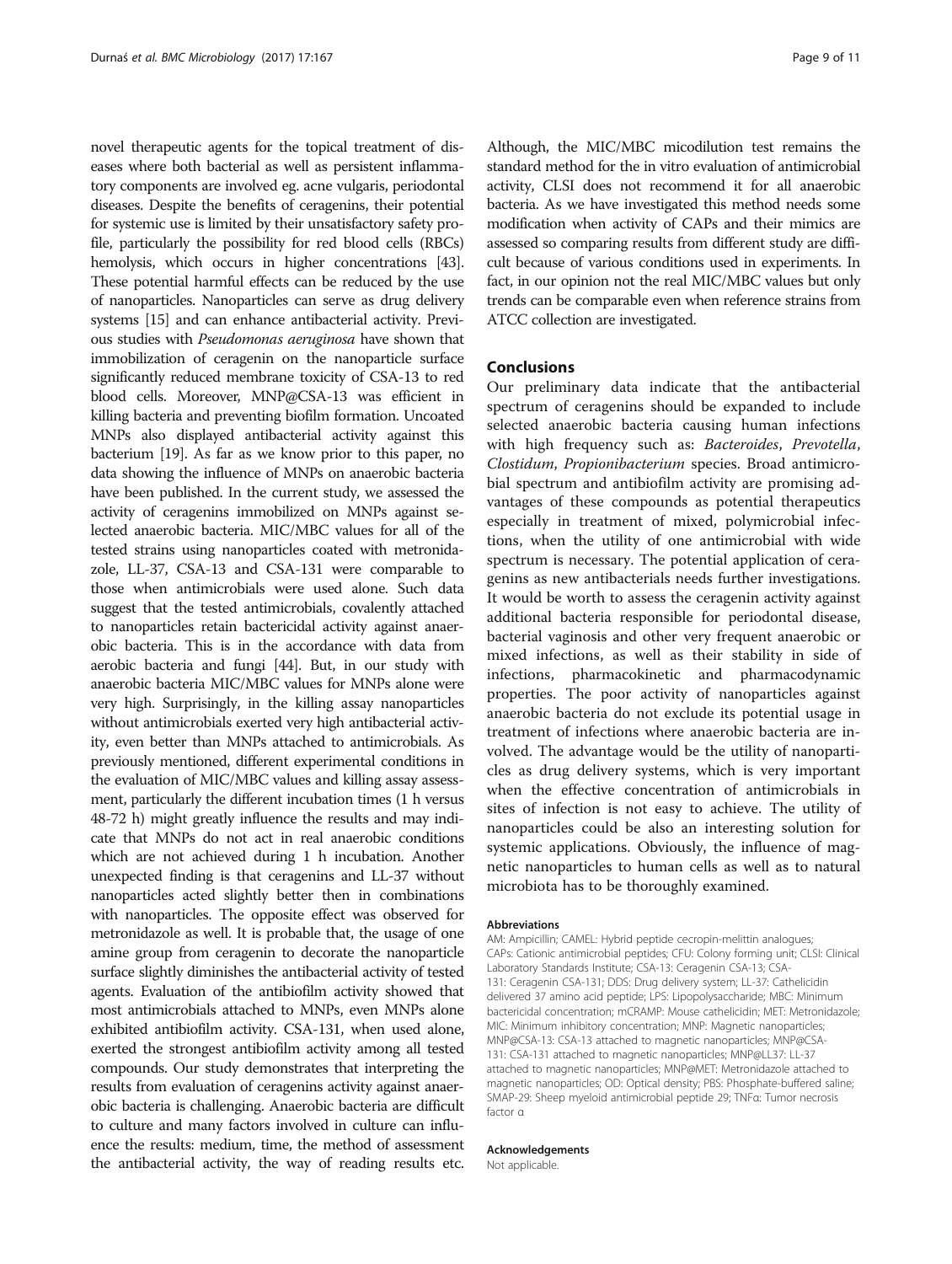#### <span id="page-9-0"></span>Funding

This work was financially supported by the National Science Centre, Poland, UMO-2012/07/B/NZ6/03504 (to RB).

#### Availability of data and materials

Materials described in the manuscript, including all relevant raw data, will be freely available to any scientist wishing to use them for non-commercial purposes upon request via e-mail with corresponding author.

#### Authors' contributions

BD, RB designed, supervised the research and writing of the manuscript. BD, EP, MW, TW, KN conducted the experiments and prepared the figs. BD, EP, MW, TW, JS-K, SG collected and analyzed data. PBS synthesized ceragenin and gave suggestions on the experiments. BD, EP, MW, TW, KN, SG, JS-K, PBS, RB participated in the writing of the manuscript. All authors have read and agreed to its content and that the manuscript conforms to the journal's policies.

#### Ethics approval and consent to participate

The study was approved by the Jan Kochanowski University in Kielce (Faculty of Health Sciences) Ethics Committee for Research on Humans.

#### Consent for publication

Not applicable.

#### Competing interests

The authors declare that they have no competing interests.

#### Publisher's Note

Springer Nature remains neutral with regard to jurisdictional claims in published maps and institutional affiliations.

#### Author details

<sup>1</sup>Department of Microbiology and Immunology, The Faculty of Health Sciences of the Jan Kochanowski University in Kielce, Kielce, Poland. <sup>2</sup>Holy Cross Oncology Center of Kielce, Artwińskiego 3, Kielce, Poland. <sup>3</sup>Department of Microbiological and Nanobiomedical Engineering, Medical University of Białystok, Mickiewicza 2C, Białystok, Poland. <sup>4</sup>Department of Chemistry and Biochemistry, Brigham Young University, Provo, UT, USA.

#### Received: 30 March 2017 Accepted: 18 July 2017 Published online: 26 July 2017

#### References

- 1. Sekirov I, Russell SL, Antunes LC, Finlay BB. Gut microbiota in health and disease. Physiol Rev. 2010;90(3):859–904.
- Park Y, Choi JY, Yong D, Lee K, Kim JM. Clinical features and prognostic factors of anaerobic infections: a 7-year retrospective study. Korean J Intern Med. 2009;24(1):13–8.
- 3. Brook I. The role of anaerobic bacteria in bacteremia. Anaerobe. 2010; 16(3):183–9.
- 4. Lee DG. Clinical significance of anaerobic infections. Korean J Intern Med. 2009;24(1):11–2.
- 5. Ali Mohammed MM, Nerland AH, Al-Haroni M, Bakken V. Characterization of extracellular polymeric matrix, and treatment of Fusobacterium nucleatum and Porphyromonas gingivalis biofilms with DNase I and proteinase K. J Oral Microbiol. 2013;5
- 6. Machado D, Castro J, Palmeira-de-Oliveira A, Martinez-de-Oliveira J, Cerca N. Bacterial Vaginosis biofilms: challenges to current therapies and emerging solutions. Front Microbiol. 2015;6:1528.
- Vaishnavi C. Clinical spectrum & pathogenesis of Clostridium Difficile associated diseases. Indian J Med Res. 2010;131:487–99.
- 8. Nord CE, Oprica C. Antibiotic resistance in Propionibacterium acnes. Microbiological and clinical aspects. Anaerobe. 2006;12(5–6):207–10.
- 9. Shindo Y, Dobashi Y, Sakai T, Monma C, Miyatani H, Yoshida Y. Epidemiological and pathobiological profiles of Clostridium Perfringens infections: review of consecutive series of 33 cases over a 13-year period. Int J Clin Exp Pathol. 2015;8(1):569–77.
- 10. Feleke G, Forlenza S. Anaerobic infections. The basics for primary care physicians. Postgrad Med. 1991;89(8):221–4. 227-230, 233-224
- 11. Akhi MT, Ghotaslou R, Beheshtirouy S, Asgharzadeh M, Pirzadeh T, Asghari B, Alizadeh N, Toloue Ostadgavahi A, Sorayaei Somesaraei V, Memar MY. Antibiotic susceptibility pattern of aerobic and anaerobic bacteria isolated from surgical site infection of hospitalized patients. Jundishapur J Microbiol. 2015;8(7):e20309.
- 12. Durr UH, Sudheendra US, Ramamoorthy A. LL-37, the only human member of the cathelicidin family of antimicrobial peptides. Biochim Biophys Acta. 2006;1758(9):1408–25.
- 13. Epand RF, Pollard JE, Wright JO, Savage PB, Epand RM. Depolarization, bacterial membrane composition, and the antimicrobial action of ceragenins. Antimicrob Agents Chemother. 2010;54(9):3708–13.
- 14. Pollard J, Wright J, Feng Y, Dianliang G, Genberg C, Savage PB. Activities of Ceragenin CSA-13 against established biofilms in an in vitro model of catheter decolonization. Antiinfect Agents Med Chem. 2009;8(4):290–4.
- 15. Wilczewska AZ, Niemirowicz K, Markiewicz KH, Car H. Nanoparticles as drug delivery systems. Pharmacol Rep. 2012;64(5):1020–37.
- 16. Niemirowicz K, Swiecicka I, Wilczewska AZ, Misztalewska I, Kalska-Szostko B, Bienias K, Bucki R, Car H. Gold-functionalized magnetic nanoparticles restrict growth of Pseudomonas Aeruginosa. Int J Nanomedicine. 2014; 9:2217–24.
- 17. Ding B, Guan Q, Walsh JP, Boswell JS, Winter TW, Winter ES, Boyd SS, Li C, Savage PB. Correlation of the antibacterial activities of cationic peptide antibiotics and cationic steroid antibiotics. J Med Chem. 2002;45(3):663–9.
- 18. Massart R. Preparation of aqueous magnetic liquids in alkaline and acidic media. IEEE Trans Magn. 1981;17(2):1247–8.
- 19. Niemirowicz K, Surel U, Wilczewska AZ, Mystkowska J, Piktel E, Gu X, Namiot Z, Kulakowska A, Savage PB, Bucki R. Bactericidal activity and biocompatibility of ceragenin-coated magnetic nanoparticles. J Nanobiotechnol. 2015;13:32.
- 20. CLSI. Methods for antimicrobial susceptibility testing of anaerobic bacteria. In: Approved standard, 8th ed CLSI document M11-A8; 2012.
- 21. Bucki R, Niemirowicz K, Wnorowska U, Watek M, Byfield FJ, Cruz K, Wroblewska M, Janmey PA. Polyelectrolyte-mediated increase of biofilm mass formation. BMC Microbiol. 2015;15:117.
- 22. Brook I. Antimicrobial treatment of anaerobic infections. Expert Opin Pharmacother. 2011;12(11):1691–707.
- 23. Chin JN, Rybak MJ, Cheung CM, Savage PB. Antimicrobial activities of ceragenins against clinical isolates of resistant Staphylococcus Aureus. Antimicrob Agents Chemother. 2007;51(4):1268–73.
- 24. Vila-Farres X, Callarisa AE, Gu X, Savage PB, Giralt E, Vila J. CSA-131, a ceragenin active against colistin-resistant Acinetobacter Baumannii and Pseudomonas Aeruginosa clinical isolates. Int J Antimicrob Agents. 2015; 46(5):568–71.
- 25. Oh H, Hedberg M, Wade D, Edlund C. Activities of synthetic hybrid peptides against anaerobic bacteria: aspects of methodology and stability. Antimicrob Agents Chemother. 2000;44(1):68–72.
- 26. Urban E, Nagy E, Pal T, Sonnevend A, Conlon JM. Activities of four frog skinderived antimicrobial peptides (temporin-1DRa, temporin-1Va and the melittin-related peptides AR-23 and RV-23) against anaerobic bacteria. Int J Antimicrob Agents. 2007;29(3):317–21.
- 27. Arzese A, Skerlavaj B, Tomasinsig L, Gennaro R, Zanetti M. Antimicrobial activity of SMAP-29 against the Bacteroides Fragilis group and clostridia. J Antimicrob Chemother. 2003;52(3):375–81.
- 28. Bachrach G, Altman H, Kolenbrander PE, Chalmers NI, Gabai-Gutner M, Mor A, Friedman M, Steinberg D. Resistance of Porphyromonas gingivalis ATCC 33277 to direct killing by antimicrobial peptides is protease independent. Antimicrob Agents Chemother. 2008;52(2):638–42.
- 29. Ouhara K, Komatsuzawa H, Yamada S, Shiba H, Fujiwara T, Ohara M, Sayama K, Hashimoto K, Kurihara H, Sugai M. Susceptibilities of periodontopathogenic and cariogenic bacteria to antibacterial peptides, {beta}-defensins and LL37, produced by human epithelial cells. J Antimicrob Chemother. 2005;55(6):888–96.
- 30. Epand RF, Savage PB, Epand RM. Bacterial lipid composition and the antimicrobial efficacy of cationic steroid compounds (Ceragenins). Biochim Biophys Acta. 2007;1768(10):2500–9.
- 31. Lofmark S, Edlund C, Nord CE. Metronidazole is still the drug of choice for treatment of anaerobic infections. Clin Infect Dis. 2010;50(Suppl 1):S16–23.
- 32. Vincent Y, Manji A, Gregory-Miller K, Lee C. A review of Management of Clostridium difficile infection: primary and recurrence. Antibiotics (Basel). 2015;4(4):411–23.